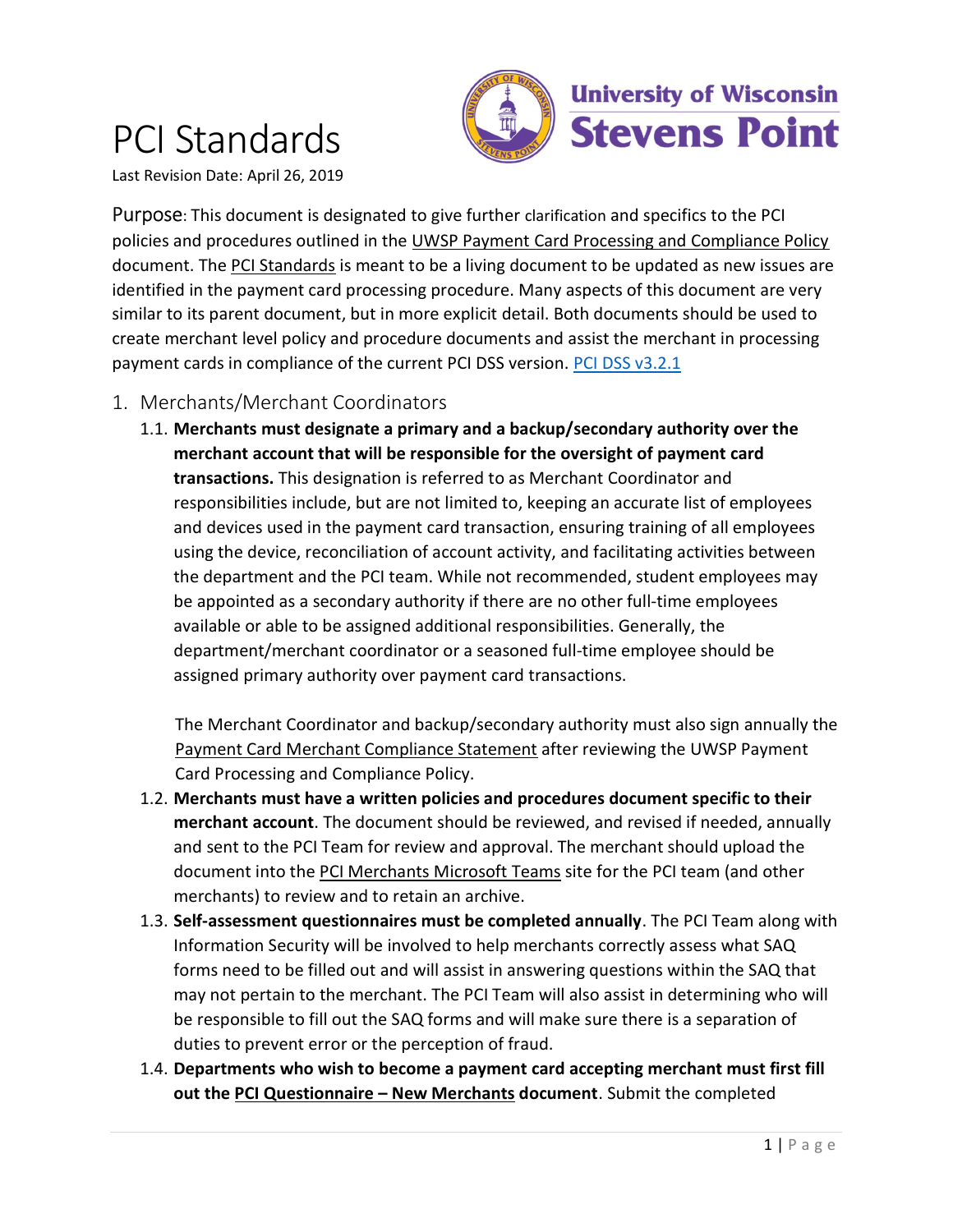document to the PCI Team for review and approval. Consideration will be given to determine the scope (business process and IT functionality) of procuring a new merchant account. A similar questionnaire will also be used to assess merchant accounts annually and is located here: PCI Questionnaire. It may be helpful to review this document, so you know what to expect during the review and to help create a merchant level policy and procedure document.

### 2. Employee Training

2.1. Employees who MAY have access to cardholder data must be trained upon hire and will be assigned training annually. Even if an employee is not designated to handle cardholder data there might be a situation where they are exposed to it and should undergo training as a precautionary measure. A record of completion must be retained for documentation and record retention purposes.

The PCI Team will determine what training is acceptable and training will be assigned annually by the Information Security Office.

#### 3. Processing and Collection

3.1. Fax machines used to transmit payment card information to a merchant department must be standalone machines with appropriate physical security; receipt or transmission of payment card data using a multi-function fax machine (copy/scan/fax) is not permitted. Approval to use fax machines must be received from the PCI Compliance Team. The fax machine must be kept in a locked room with limited access (only by employees who received PCI training). This includes limiting access to nondepartment employees like custodial staff.

## 3.2. Email must never be used to transmit payment card or personal payment information, nor should it be accepted as a method to supply such information. If payment card data is received in an email:

- The email should be replied to immediately with the payment card number deleted stating that "UWSP does not accept payment card data via email as it is not a secure method of transmitting data."
- Provide alternate, compliant option(s) for payment.
- Delete the email from your inbox and delete the email from the 'Trash' folder.
- Contact the Information Security Office for further instructions.
- 3.3. Merchants who wish to procure new device(s) for processing payment cards must first reach out the PCI Team to get a list of approved devices supported by our payment processor.
- 3.4. Merchants who wish to procure software for processing payment cards must first reach out the PCI Team to see if there is already a vendor in place to serve the merchants needs. If the merchant wishes to use another vendor, they will be asked to complete and submit a PCI Questionnaire-New Merchants to the PCI Team to review.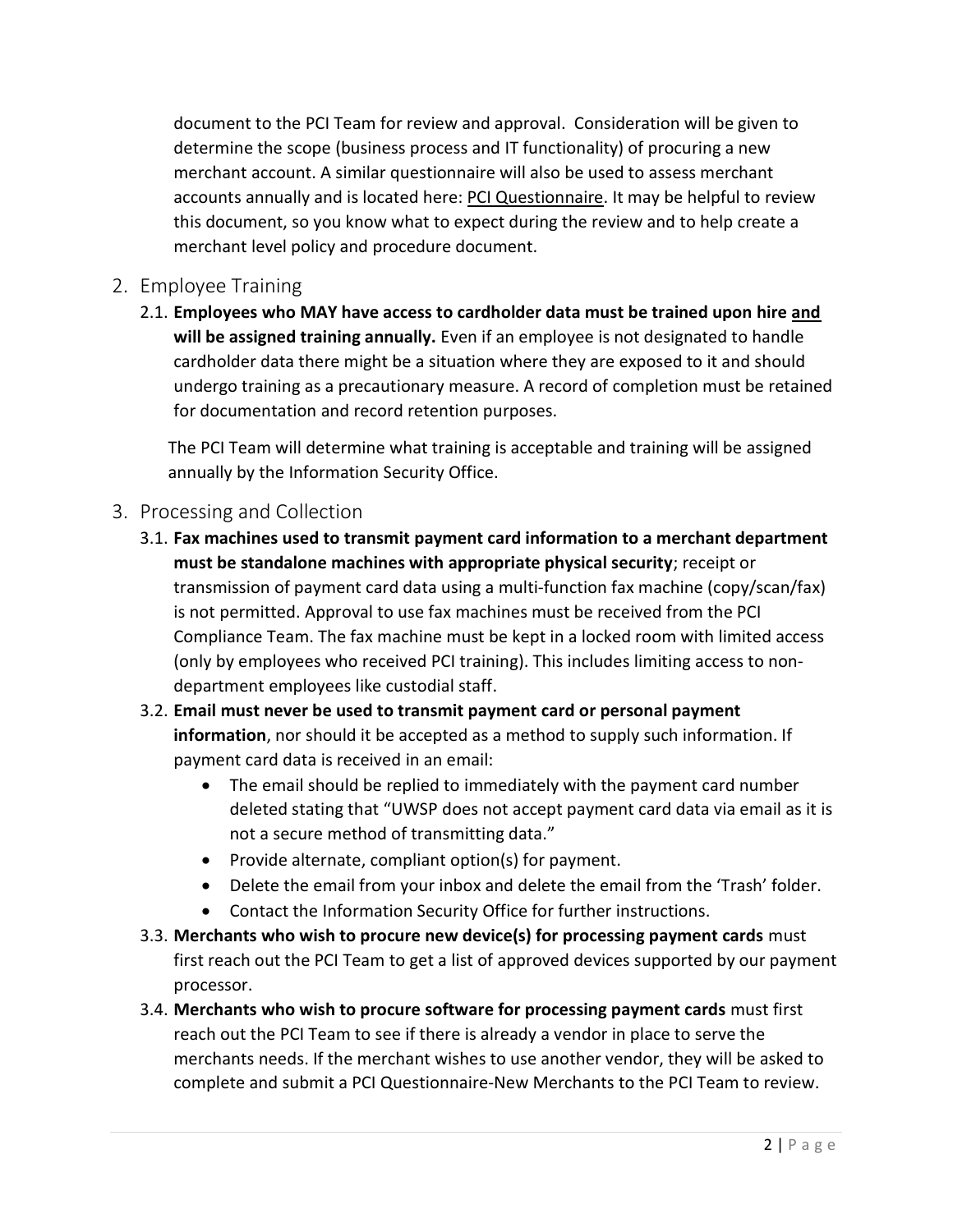3.5. Systems not explicitly approved by the Information Security Office to accept cardholder data are NOT permitted. This includes, but is not limited to, student projects (specifically CNMT 480 projects). A system that is unable to support a complaint method of taking payment cards will not be approved. However, this does not include in-house or student projects to create an online store or a shopping cart as part of the payment card transaction. The Information Security Office must conduct a security review and approve the project before the system can be used in production.

#### 4. Device Protection

- 4.1. Point of sale devices must be inspected for tampering periodically. An inspection should consist of examining the device for anything abnormal such as skimmers, missing or broken seals, damage to the device, damage to external cable or broken port, or other materials that could mask damage or tampering. Compare the device to a picture of it and compare serial numbers (if possible). Contact the PCI Team with the make and model of the device and they will be able to assist you in identifying common tampering methods for the device if you are unsure.
	- 4.1.1. If the device is customer facing (customer swipes the card) it must be inspected during opening and closing procedures. The employee should sign off that the device was inspected, and records should be kept to retain an audit trail.
	- 4.1.2. If the device is merchant facing (employee swipes the card) it must be inspected weekly. Once again, the device must be signed off by the inspecting employee and records should be kept to retain an audit trial.
- 4.2. Controls should also be put in place to protect the device for theft and prevent tampering. Depending on the device, it can be locked down on a stand to make it immobile or kept behind a desk or teller window to limit access until it is needed. Staff need to be aware of suspicious behavior and reporting procedures in the event of suspected tampering or substitution.
- 4.3. A device list must be kept up to date and should include the make/model, serial number, location, and status. The list needs to be reviewed annually by the Merchant Coordinator and maintained within the merchant folder on the Microsoft Team site.
- 5. Mail and Order Forms

5.1 The mail is not a secure method to transmit cardholder data. Any business processes that require the use of mail services require special handling, delivery, and pickup from the campus central mail office.

5.2 Cardholder data obtained using order forms must conform to storage and disposal standards provided in section 6: Storage and section 7: Disposal. Forms must always be physically secured and disposed of as soon as business requirement for the data expire.